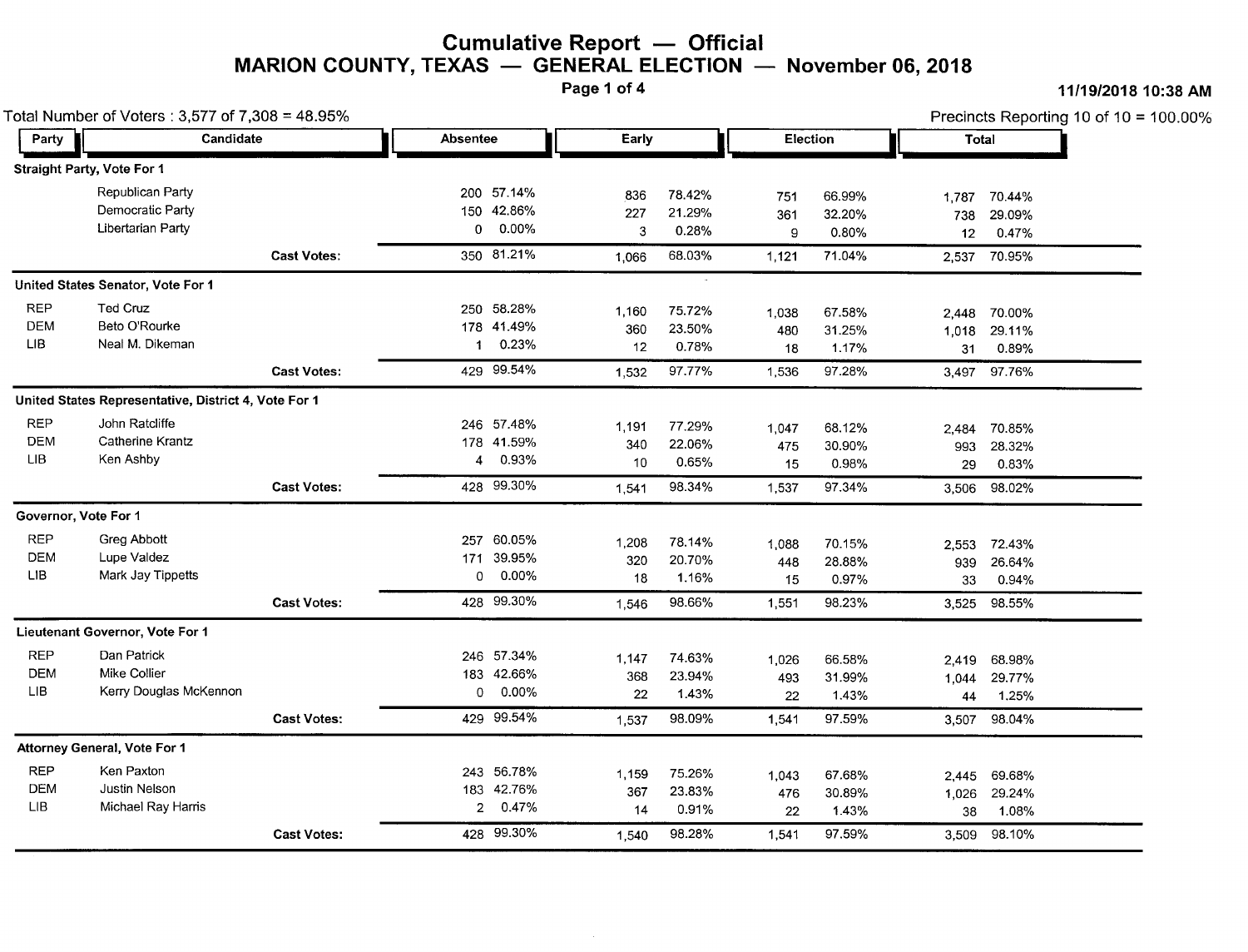# **Cumulative Report** - **Official MARION COUNTY, TEXAS** - **GENERAL ELECTION November** 06, **<sup>2018</sup>**

Page 2 of 4 **11/19/2018 10:38** AM

| Total Number of Voters: 3,577 of 7,308 = 48.95% |                                                     |                    |                   |            |          |                  | Precincts Reporting 10 of 10 = 100.00% |                  |       |                              |
|-------------------------------------------------|-----------------------------------------------------|--------------------|-------------------|------------|----------|------------------|----------------------------------------|------------------|-------|------------------------------|
| Party                                           | Candidate                                           |                    | Absentee<br>Early |            | Election |                  |                                        | Total            |       |                              |
|                                                 | <b>Comptroller of Public Accounts, Vote For 1</b>   |                    |                   |            |          |                  |                                        |                  |       |                              |
| <b>REP</b>                                      | Glenn Hegar                                         |                    |                   | 243 57.04% | 1,183    | 77.02%           | 1,037                                  | 67.60%           |       | 2,463 70.45%                 |
| <b>DEM</b>                                      | Joi Chevalier                                       |                    |                   | 176 41.31% | 332      | 21.61%           | 460                                    | 29.99%           | 968   | 27.69%                       |
| LIB                                             | <b>Ben Sanders</b>                                  |                    |                   | 7 1.64%    | 21       | 1.37%            | 37                                     | 2.41%            | 65    | 1.86%                        |
|                                                 |                                                     | <b>Cast Votes:</b> |                   | 426 98.84% | 1,536    | 98.02%           | 1,534                                  | 97.15%           | 3,496 | 97.74%                       |
|                                                 | Commissioner of the General Land Office, Vote For 1 |                    |                   |            |          |                  |                                        |                  |       |                              |
| <b>REP</b>                                      | George P. Bush                                      |                    |                   | 242 56.41% | 1.166    | 75.52%           | 1,033                                  | 67.08%           | 2.441 | 69.48%                       |
| <b>DEM</b>                                      | Miguel Suazo                                        |                    |                   | 180 41.96% | 335      | 21.70%           | 458                                    | 29.74%           | 973   | 27.70%                       |
| LIB                                             | Matt Piña                                           |                    |                   | 7 1.63%    | 43       | 2.78%            | 49                                     | 3.18%            | 99    | 2.82%                        |
|                                                 |                                                     | <b>Cast Votes:</b> |                   | 429 99.54% | 1,544    | 98.53%           | 1,540                                  | 97.53%           | 3,513 | 98.21%                       |
|                                                 | <b>Commissioner of Agriculture, Vote For 1</b>      |                    |                   |            |          |                  |                                        |                  |       |                              |
| <b>REP</b>                                      | Sid Miller                                          |                    |                   | 244 57.14% | 1,160    | 75.52%           | 1,014                                  | 65.97%           | 2,418 | 69.09%                       |
| <b>DEM</b>                                      | Kim Olson                                           |                    |                   | 180 42.15% | 357      | 23.24%           | 489                                    | 31.82%           | 1,026 | 29.31%                       |
| <b>LIB</b>                                      | <b>Richard Carpenter</b>                            |                    | 3                 | 0.70%      | 19       | 1.24%            | 34                                     | 2.21%            | 56    | 1.60%                        |
|                                                 |                                                     | <b>Cast Votes:</b> |                   | 427 99.07% | 1.536    | 98.02%           | 1,537                                  | 97.34%           |       | 3,500 97.85%                 |
|                                                 | Railroad Commissioner, Vote For 1                   |                    |                   |            |          |                  |                                        |                  |       |                              |
| <b>REP</b>                                      | Christi Craddick                                    |                    |                   | 238 55.61% | 1,184    | 76.83%           | 1,031                                  | 67.21%           |       | 2,453 70.03%                 |
| <b>DEM</b>                                      | Roman McAllen                                       |                    |                   | 183 42.76% | 337      | 21.87%           | 465                                    | 30.31%           | 985   | 28.12%                       |
| ЦB                                              | Mike Wright                                         |                    |                   | 7 1.64%    | 20       | 1.30%            | 38                                     | 2.48%            | 65    | 1.86%                        |
|                                                 |                                                     | <b>Cast Votes:</b> |                   | 428 99.30% | 1,541    | 98.34%           | 1.534                                  | 97.15%           |       | 3,503 97.93%                 |
|                                                 | Justice, Supreme Court, Place 2, Vote For 1         |                    |                   |            |          |                  |                                        |                  |       |                              |
| <b>REP</b>                                      | Jimmy Blacklock                                     |                    |                   | 242 56.54% | 1,185    | 77.35%           | 1,040                                  | 68.11%           |       | 2,467 70.75%                 |
| <b>DEM</b>                                      | Steven Kirkland                                     |                    |                   | 186 43.46% | 347      | 22.65%           | 487                                    | 31.89%           |       | 1,020 29.25%                 |
|                                                 |                                                     | <b>Cast Votes:</b> |                   | 428 99.30% | 1,532    | 97.77%           | 1,527                                  | 96.71%           |       | 3,487 97.48%                 |
|                                                 | Justice, Supreme Court, Place 4, Vote For 1         |                    |                   |            |          |                  |                                        |                  |       |                              |
| <b>REP</b>                                      | John Devine                                         |                    |                   | 246 57.88% | 1,189    |                  |                                        |                  |       |                              |
| <b>DEM</b>                                      | R.K. Sandill                                        |                    |                   | 179 42.12% | 344      | 77.56%<br>22.44% | 1,047<br>479                           | 68.61%<br>31.39% |       | 2,482 71.24%<br>1,002 28.76% |
|                                                 |                                                     |                    |                   |            |          |                  |                                        |                  |       |                              |
|                                                 |                                                     | <b>Cast Votes:</b> |                   | 425 98.61% | 1,533    | 97.83%           | 1,526                                  | 96.64%           |       | 3,484 97.40%                 |
|                                                 | Justice, Supreme Court, Place 6, Vote For 1         |                    |                   |            |          |                  |                                        |                  |       |                              |
| <b>REP</b>                                      | Jeff Brown                                          |                    |                   | 242 56.67% | 1,182    | 77.05%           | 1.053                                  | 68.91%           |       | 2,477 70.99%                 |
| <b>DEM</b>                                      | Kathy Cheng                                         |                    |                   | 185 43.33% | 352      | 22.95%           | 475                                    | 31.09%           |       | 1,012 29.01%                 |
|                                                 |                                                     | <b>Cast Votes:</b> |                   | 427 99.07% | 1,534    | 97.89%           | 1,528                                  | 96.77%           |       | 3,489 97.54%                 |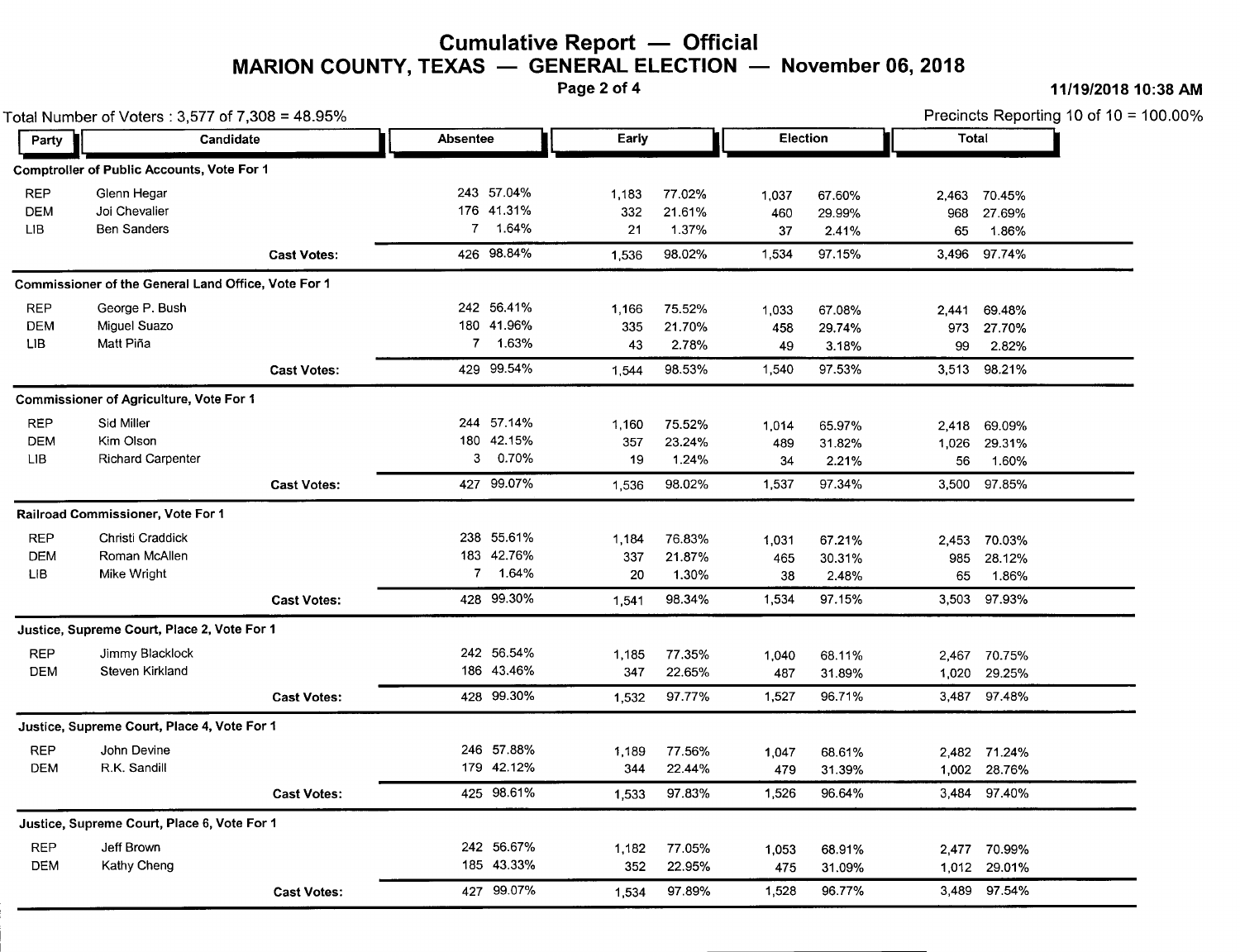#### **Cumulative Report — Officia**<br>IYAS — CENERAL ELECTION **MARION COUNTY, TEXAS** - **GENERAL ELECTION November** 06, **<sup>2018</sup>** Page 3 of 4 **11/19/2018 10:38** AM

| Total Number of Voters : 3,577 of 7,308 = 48.95% |                                                                 |                    |                   |                  |                                  | Precincts Reporting 10 of 10 = $100.00\%$ |  |  |
|--------------------------------------------------|-----------------------------------------------------------------|--------------------|-------------------|------------------|----------------------------------|-------------------------------------------|--|--|
|                                                  | Party<br>Candidate                                              |                    | Absentee<br>Early |                  | Election                         | Total                                     |  |  |
|                                                  | Presiding Judge, Court of Criminal Appeals, Vote For 1          |                    |                   |                  |                                  |                                           |  |  |
| <b>REP</b>                                       | Sharon Keller                                                   |                    | 240 56.34%        | 1,183<br>76.87%  | 1,036<br>67.23%                  | 70.14%<br>2.459                           |  |  |
| <b>DEM</b>                                       | Maria T. (Terri) Jackson                                        |                    | 183 42.96%        | 336<br>21.83%    | 477<br>30.95%                    | 996<br>28.41%                             |  |  |
| LIB.                                             | William Bryan Strange III                                       |                    | 0.70%<br>3        | 20<br>1.30%      | 28<br>1.82%                      | 51<br>1.45%                               |  |  |
|                                                  |                                                                 | <b>Cast Votes:</b> | 426 98.84%        | 98.21%<br>1,539  | 97.59%<br>1,541                  | 3.506<br>98.02%                           |  |  |
|                                                  | Judge, Court of Criminal Appeals, Place 7, Vote For 1           |                    |                   |                  |                                  |                                           |  |  |
| REP                                              | Barbara Parker Hervey                                           |                    | 241 56.84%        | 1,190<br>77.52%  | 1,046<br>68.32%                  | 2,477 70.97%                              |  |  |
| <b>DEM</b>                                       | Ramona Franklin                                                 |                    | 183 43.16%        | 345<br>22.48%    | 485<br>31.68%                    | 1,013 29.03%                              |  |  |
|                                                  |                                                                 | <b>Cast Votes:</b> | 424 98.38%        | 97.96%<br>1,535  | 1,531<br>96.96%                  | 3,490 97.57%                              |  |  |
|                                                  | Judge, Court of Criminal Appeals, Place 8, Vote For 1           |                    |                   |                  |                                  |                                           |  |  |
| <b>REP</b>                                       | Michelle Slaughter                                              |                    | 259 85.76%        | 1,209<br>90.90%  |                                  |                                           |  |  |
| LIB.                                             | Mark Ash                                                        |                    | 43 14.24%         | 121<br>9.10%     | 1,058<br>87.95%<br>145<br>12.05% | 2,526 89.10%                              |  |  |
|                                                  |                                                                 | <b>Cast Votes:</b> | 302 70.07%        |                  |                                  | 309<br>10.90%                             |  |  |
|                                                  |                                                                 |                    |                   | 84.88%<br>1.330  | 1,203<br>76.19%                  | 2.835 79.26%                              |  |  |
|                                                  | State Representative, District No. 9, Vote For 1                |                    |                   |                  |                                  |                                           |  |  |
| <b>REP</b>                                       | Chris Paddie                                                    |                    | 269 100.00%       | 1,257<br>100.00% | 1,122<br>100.00%                 | 2,648 100.00%                             |  |  |
|                                                  |                                                                 | <b>Cast Votes:</b> | 269 62.41%        | 80.22%<br>1,257  | 1,122<br>71.06%                  | 2,648 74.03%                              |  |  |
|                                                  | Justice, 6th Court of Appeals District, Place No. 2, Vote For 1 |                    |                   |                  |                                  |                                           |  |  |
| <b>REP</b>                                       | Scott Stevens                                                   |                    | 267 100.00%       | 100.00%<br>1,247 | 1.110<br>100.00%                 | 2,624 100.00%                             |  |  |
|                                                  |                                                                 | <b>Cast Votes:</b> | 267 61.95%        | 79.58%<br>1,247  | 1,110<br>70.30%                  | 2,624 73.36%                              |  |  |
|                                                  | District Judge, 115th Judicial District, Vote For 1             |                    |                   |                  |                                  |                                           |  |  |
| <b>REP</b>                                       | Dean Fowler                                                     |                    | 266 100.00%       | 1,251<br>100.00% | 100.00%<br>1,117                 | 2,634 100.00%                             |  |  |
|                                                  |                                                                 | <b>Cast Votes:</b> | 266 61.72%        | 79.83%<br>1,251  | 1,117<br>70.74%                  | 2,634 73.64%                              |  |  |
|                                                  | District Judge, 276th Judicial District, Vote For 1             |                    |                   |                  |                                  |                                           |  |  |
| <b>REP</b>                                       | <b>Robert Rolston</b>                                           |                    | 266 100.00%       | 1,251<br>100.00% | 1,114<br>100.00%                 | 2,631 100.00%                             |  |  |
|                                                  |                                                                 | <b>Cast Votes:</b> | 266 61.72%        | 79.83%<br>1,251  | 1,114<br>70.55%                  | 2,631 73.55%                              |  |  |
|                                                  | County Judge, Vote For 1                                        |                    |                   |                  |                                  |                                           |  |  |
| <b>REP</b>                                       | Leward LaFleur                                                  |                    | 275 100.00%       | 100.00%<br>1,241 | 1,118<br>100.00%                 | 2,634 100.00%                             |  |  |
|                                                  |                                                                 | <b>Cast Votes:</b> | 275 63.81%        | 79.20%<br>1,241  | 1,118<br>70.80%                  | 2,634 73.64%                              |  |  |
|                                                  |                                                                 |                    |                   |                  |                                  |                                           |  |  |